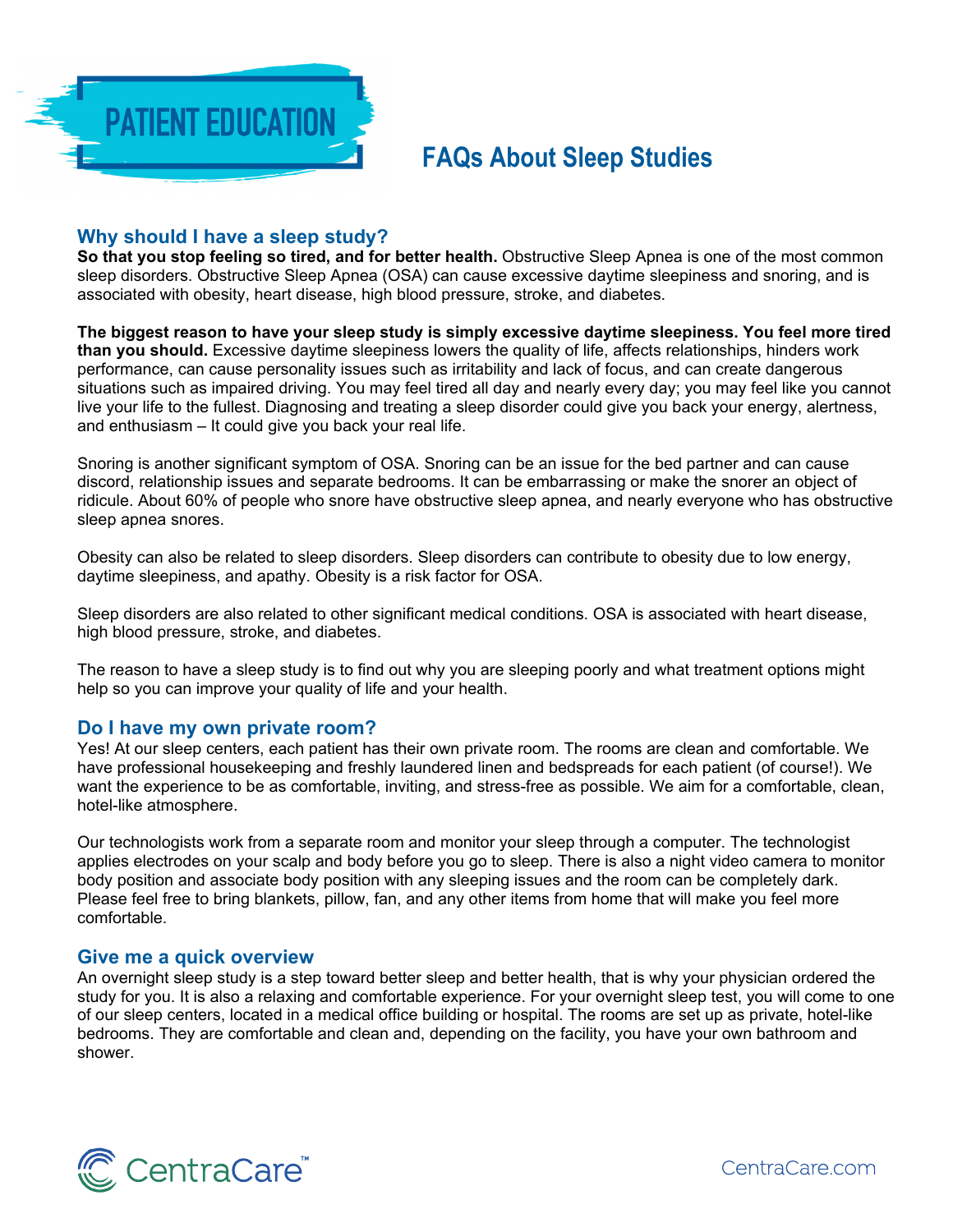We have professional daily housekeeping and linen service. We have wi-fi and cable television options in all our centers. Our technologists monitor the study from another room.

We always strive to provide a clean, safe environment for our patients and staff, and during this period of coronavirus concern we have asked staff to be especially vigilant. You can find out more about our steps to reduce risks under the FAQ "Coronavirus – What we're doing". *Please reschedule your appointment if you have had any of the following symptoms in the past 2 weeks: runny nose, headache, cough, sputum production, fever, or chest/lung pain.* Please contact us to reschedule your appointment and we will reschedule at a future date outside the period of additional risk.

Please check the address of your appointment on your paperwork that was mailed to you. Your appointment time will also be in the mailing. When you arrive at the center, the technologist will explain the process in detail and answer any questions you may have. The study is painless. The technologist will place electrodes on your head, face, torso, and legs using a water-soluble paste that you can wash off in the morning with warm water. The electrodes have wires that attach to the recording equipment and the technologist will bundle the wires into a ponytail to help keep them out of your way. If you need to go to the bathroom during the study, just call out and the technologist will disconnect you. If your physician has ordered a titration study to see if a CPAP (Continuous Positive Airway Pressure) device might help you sleep better, the technologist will wake you briefly in the middle of the night to put the mask on. It is not oxygen – it is just room air at a slightly higher pressure to help keep your airway open and to allow you to breathe without obstruction. We ask that you shower prior to the study and not apply skin lotion, makeup, or hair products. Please arrive with dry hair. Please wear 2-piece sleepwear with a top and bottom, such as a 2-piece pajamas or gym shorts and a t-shirt. Boxer shorts alone are not acceptable.

If you are taking any medications, please ask your physician if you should continue these during the study. If you use supplemental oxygen, please ask your physician for instructions, or continue to use the oxygen as your physician has prescribed. We recommend that you avoid caffeine and alcohol the day and evening before the study. Most patients sleep well during the test, and we find that nearly all patients sleep enough during the night so that we have enough sleep time and data for a successful test. Many patients tell us they slept better than usual during the test. If you do not sleep well away from home, you may want to ask your doctor about bringing a sleep aid with you for the test. *For more information on prescriptions and sleep aids for the sleep test see FAQ "Can I take a sleep aid or sleeping pill before my sleep study?".* 

The electrodes and wires record brain activity, breathing effort, oxygen levels and movement of the legs and eyes. After the study, our technicians score the data, then a physician interprets the data to make a diagnosis and possibly recommend treatment options. We send the signed report to your physician and they, then, discuss the results and any treatment approach with you. It takes 7 to 10 working days to score and interpret the data and send the report to your physician. **Our technologists cannot discuss the results of the study.** 

If you need help getting in or out of bed, getting from one place to another or going to the bathroom or have special needs, or help dispensing medications (we cannot dispense medications nor do we have any medications or pain relievers of any kind on-site) you may bring a caregiver, who will stay in an adjacent room or we will have a PCA from the hospital available to help during your test. Children under age 16 require a parent, guardian, or authorized adult to stay with them. We do not allow spouses or other individuals for companionship alone. We also do not allow anyone to stay in the same room with the patient. We may have rooms adjacent available or we also have a family suite fully equipped with TV, full-sized bed, bathroom, and shower.

Please keep in mind we need **six hours of recording time** for insurance compliance so discuss bedtime and wake up time with your technologist if you need to get up early for work.

If you are unable to attend your appointment please call at your earliest convenience as we have a wait list of people that could take your appointment time and we can reschedule you at that time as well.

Your sleep study will be a comfortable and relaxing experience. You will sleep even better knowing that you are taking an active step towards improving your sleep and your health. We look forward to seeing you.

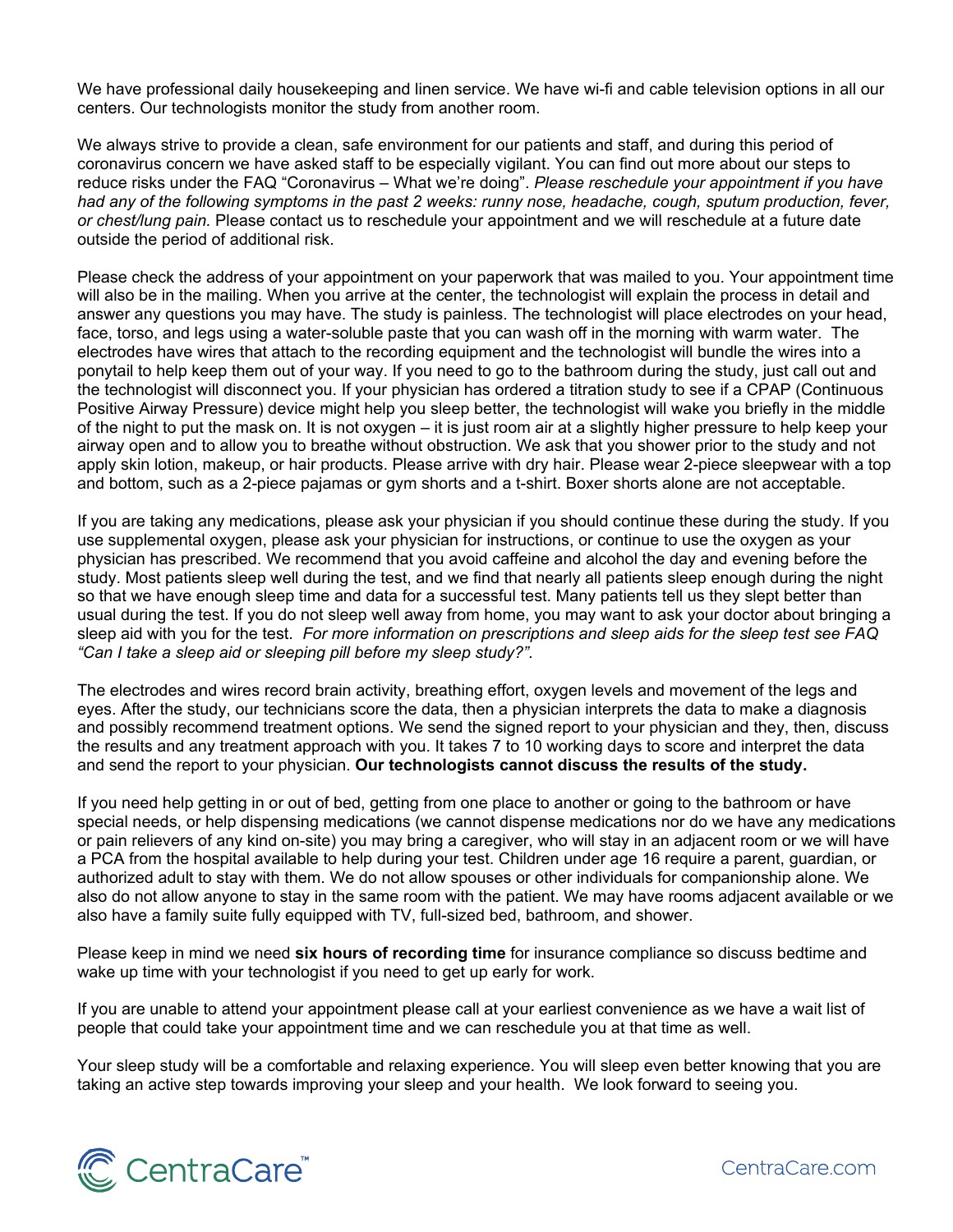## **Do you have a "no show fee" or cancellation policy?**

Yes. To prepare for your appointment, we reserve a technologist, location, and other resources. If you do not show up to your appointment, it means that another patient who needs services has not been able to get them as soon as they otherwise could have. It may also mean that we must cancel a technologist and they will lose out on work hours. We have a no-show fee if you cancel your appointment without giving us at least a 24-hour notice. If you are unable to attend your appointment due to illness, we waive the no show fee but please do call us and let us know at your earliest convenience.

#### **What is an in-center sleep test?**

An in-center polysomnography (PSG) test takes place at one of our convenient sleep center locations (links attached to these words). The sleep centers offer all the comforts and amenities of home, including a private, comfortable room where you can relax and have a typical night's sleep.

PSG records your brain waves, heart rate and breathing while you sleep. It also charts your eye movements, limb movements and oxygen in your blood. PSG can diagnose or rule out sleep disorders such as obstructive and central sleep apnea, restless leg syndrome (RLS) and more in adults and children.

In children, PSG may be used to diagnose or rule out suspected sleep apnea due to enlarged tonsils or adenoids; an obese child may have OSA due to excess tissue in the airway.

A titration test is used to determine your optimal pressure on CPAP (Continuous Positive Airway Pressure). This is a treatment for OSA. CPAP is a piece of equipment that blows room air through a mask that you wear over your nose (or both nose and mouth) that opens the tissues in the back of the throat and keeps that airway open so you can breathe normally during sleep. Proper CPAP settings can eliminate most apnea events. It is performed when a patient has been previously diagnosed with sleep apnea and the patient wears the equipment the entire night during the sleep test.

#### **How do I schedule a sleep study?**

To get a sleep study, you must see your physician and they must order the study. We cannot do any studies without a prescription from a doctor. Everything we do is based on that order. It can take 7-10 days after you see your doctor before we contact you to schedule your appointment. Once we receive an order, we check your insurance to check if they need any additional information from us before we conduct the test. We cannot schedule your appointment until we have all the needed information. We will contact you by phone to set up an appointment time that works best with your schedule.

#### **When will my sleep study take place?**

Most sleep studies start in the evening, first arrival at 6:45 PM. There may be multiple patients scheduled per each technologist at the sleep center. They will spend around 45 minutes or so with each patient completing paperwork, educating, and completing the hook-up where electrodes are placed on your head, face, and body. The recording needs to have six hours of recording time to meet insurance guidelines so start and end times should be discussed with your technologist if you need to get up early for work, appointments, etc.

Day studies are also available for night shift workers. Your regular sleeping hours should be discussed with your doctor so that specific study times can be spelled out on their order for your test.

If you are staying for an MSLT (Multiple Sleep Latency Test) following your sleep test, the start and end times are variable. Your technologist will discuss times with you when you wake up for the day.

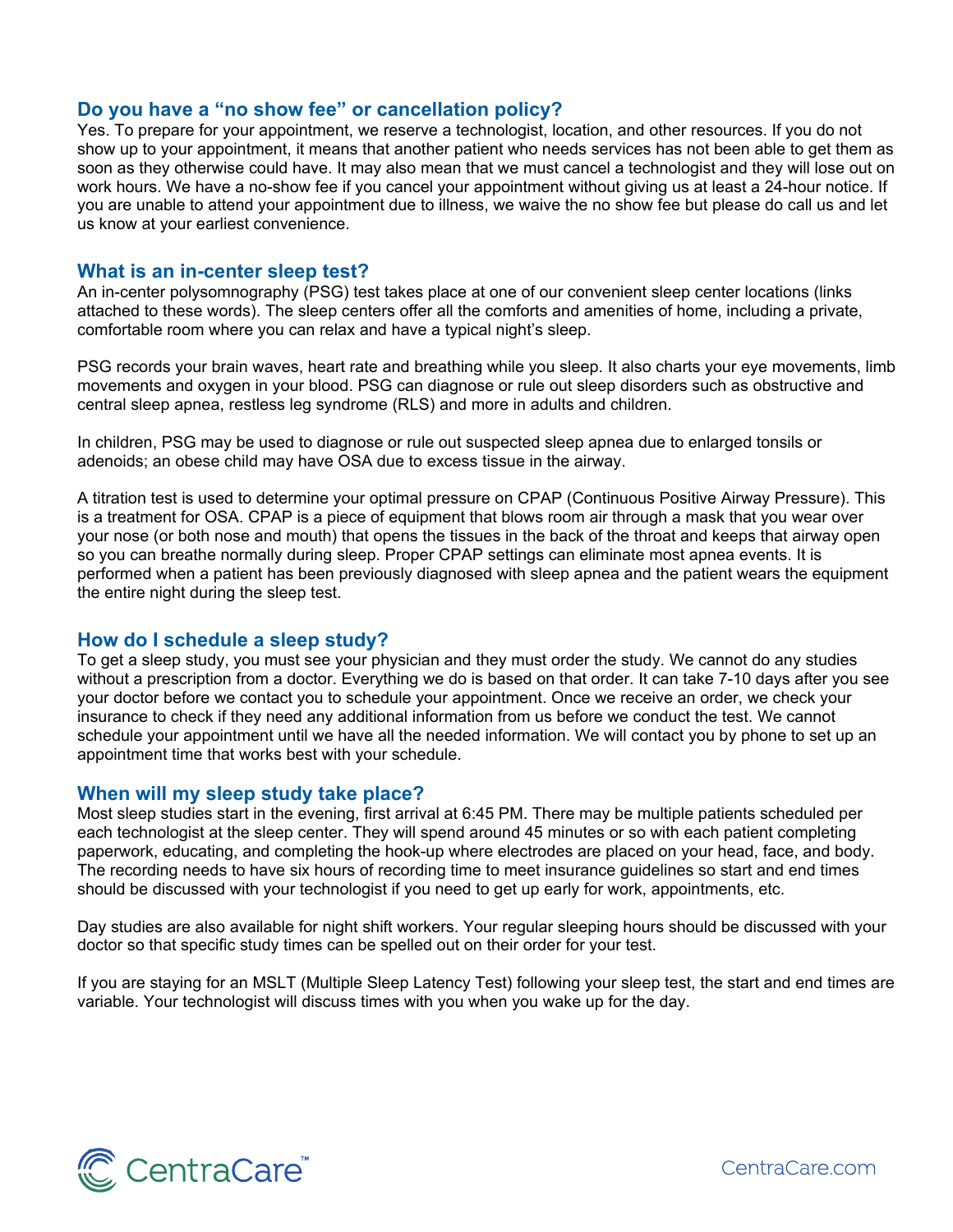## **What do I wear for my sleep test?**

Two-piece pajamas (separate top & bottom). Undergarments do not qualify for pajamas (such as men's boxers); shorts or sleeping pants must be worn. Even though you may have a favorite night gown or prefer to sleep au naturel, two-piece pajamas are a must for the comfort of the technologist performing your study and the need to attach electrodes and leads in various positions around your waist, legs, etc.

#### **Can I be early/late for my appointment?**

No—it is important that you arrive on time. Typically, you will not be the only person completing a sleep study in the sleep center that night. Even though you will have a private room, the technologist will have another patient that night. Setting up for the sleep study requires attaching multiple electrodes to different places on your body. This requires dedicated time and attention by our staff. If you are early or late, this may disrupt your technologist's schedule for the night and impact your study or the study of another patient. Please stick with the appointment time provided and call us if you are going to arrive late.

## **What should I bring with me?**

- **Pajamas** (separate top and bottom)
- Toothbrush and toothpaste
- Book/magazine (if these help you get settled to fall asleep)
- Snack/water bottle—feel free to bring a snack bar or piece of fruit. We have water on-site, but you might like your own.
- **Pre-Study Questionnaire.** Please complete the questionnaire (both sides of paper) which will be mailed in your packet after your test is scheduled and bring it with you the night of your test if you choose not to mail it back to us.
- Fan, blankets, pillow from home. Anything else that will make you more comfortable. Rooms do have ceiling fans.

## **Will the technologist tell me the results of the study?**

No, the technologist cannot give you the results of your sleep study. They cannot provide any diagnosis or final PAP pressure.

#### **When will I get my test results?**

You will receive your results in about two weeks (10 business days). Each sleep study is scored by a registered technologist and then reviewed by a sleep specialist. Please contact your referring physician to discuss your results and next steps.

## **Who received the final sleep study report?**

The ordering physician receives the final report, interpretation, and recommendation. Also, the interpretation can be viewed on CentraCare's MyChart.

#### **Can I take a sleep aid or sleeping pill before my sleep study?**

Our goal is to watch you sleep so that we can evaluate you for a sleep disorder. When a patient is unable to fall asleep during the test, it inhibits our ability to monitor their sleeping patterns. It is common for some patients to take sleeping pills to help achieve the goals of the study. If you have trouble sleeping away from home, discuss this with your doctor and ask for a sleep aid to be used the night of your test if you wish.

Points to consider before taking a sleeping aid before your sleep study:

- Continue to take any prescribed medications that you usually take (unless otherwise instructed by your doctor). If you usually take a medication at night, bring it with you to the sleep center.
- List all medication, prescribed or over the counter (including any sleep aids), that you have taken, on your medication list on your questionnaire.